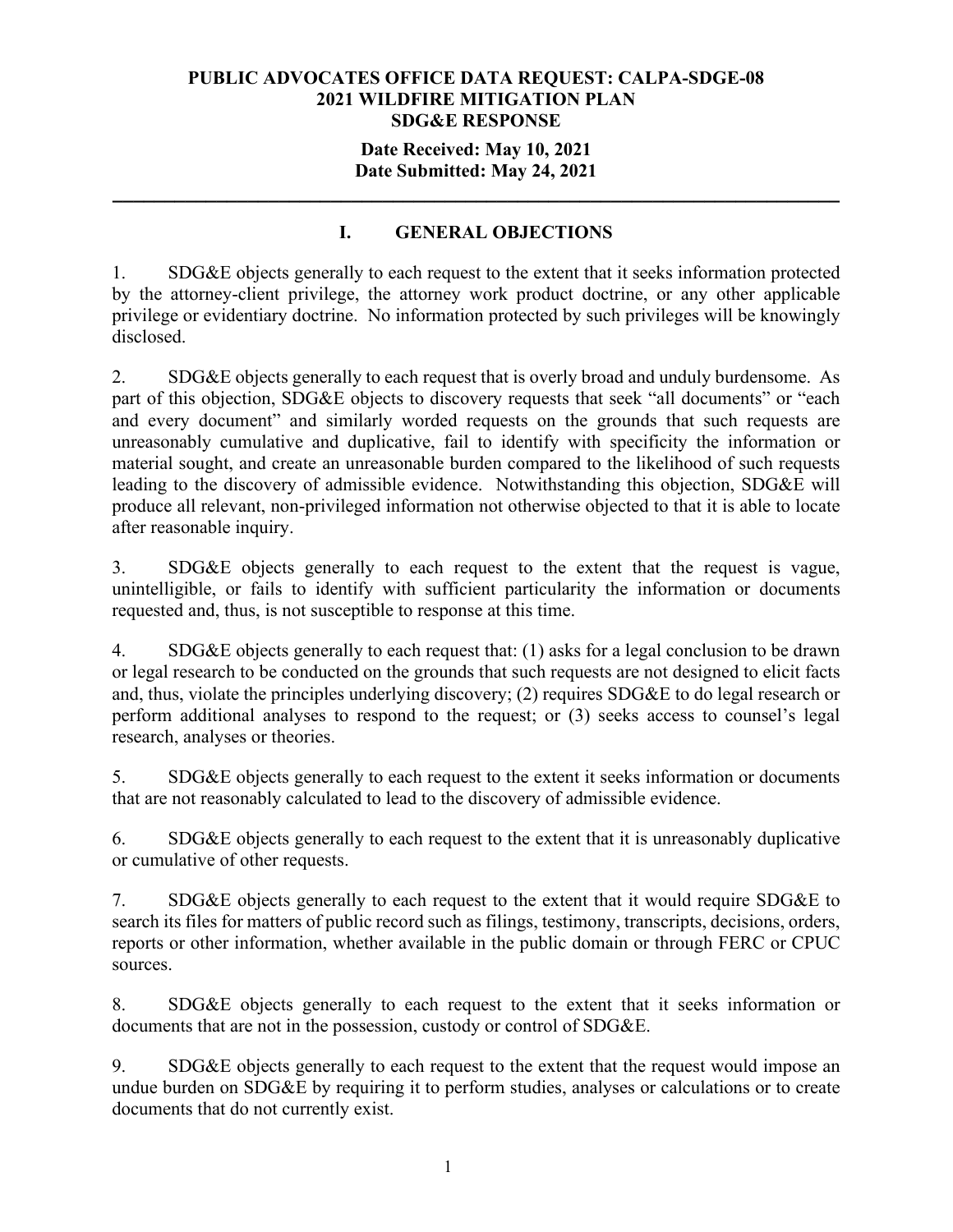### **Date Received: May 10, 2021 Date Submitted: May 24, 2021**

**\_\_\_\_\_\_\_\_\_\_\_\_\_\_\_\_\_\_\_\_\_\_\_\_\_\_\_\_\_\_\_\_\_\_\_\_\_\_\_\_\_\_\_\_\_\_\_\_\_\_\_\_\_\_\_\_\_\_\_\_\_\_\_\_\_\_\_\_\_\_**

10. SDG&E objects generally to each request that calls for information that contains trade secrets, is privileged or otherwise entitled to confidential protection by reference to statutory protection. SDG&E objects to providing such information absent an appropriate protective order.

### **II. EXPRESS RESERVATIONS**

1. No response, objection, limitation or lack thereof, set forth in these responses and objections shall be deemed an admission or representation by SDG&E as to the existence or nonexistence of the requested information or that any such information is relevant or admissible.

2. SDG&E reserves the right to modify or supplement its responses and objections to each request, and the provision of any information pursuant to any request is not a waiver of that right.

3. SDG&E reserves the right to rely, at any time, upon subsequently discovered information.

4. These responses are made solely for the purpose of this proceeding and for no other purpose.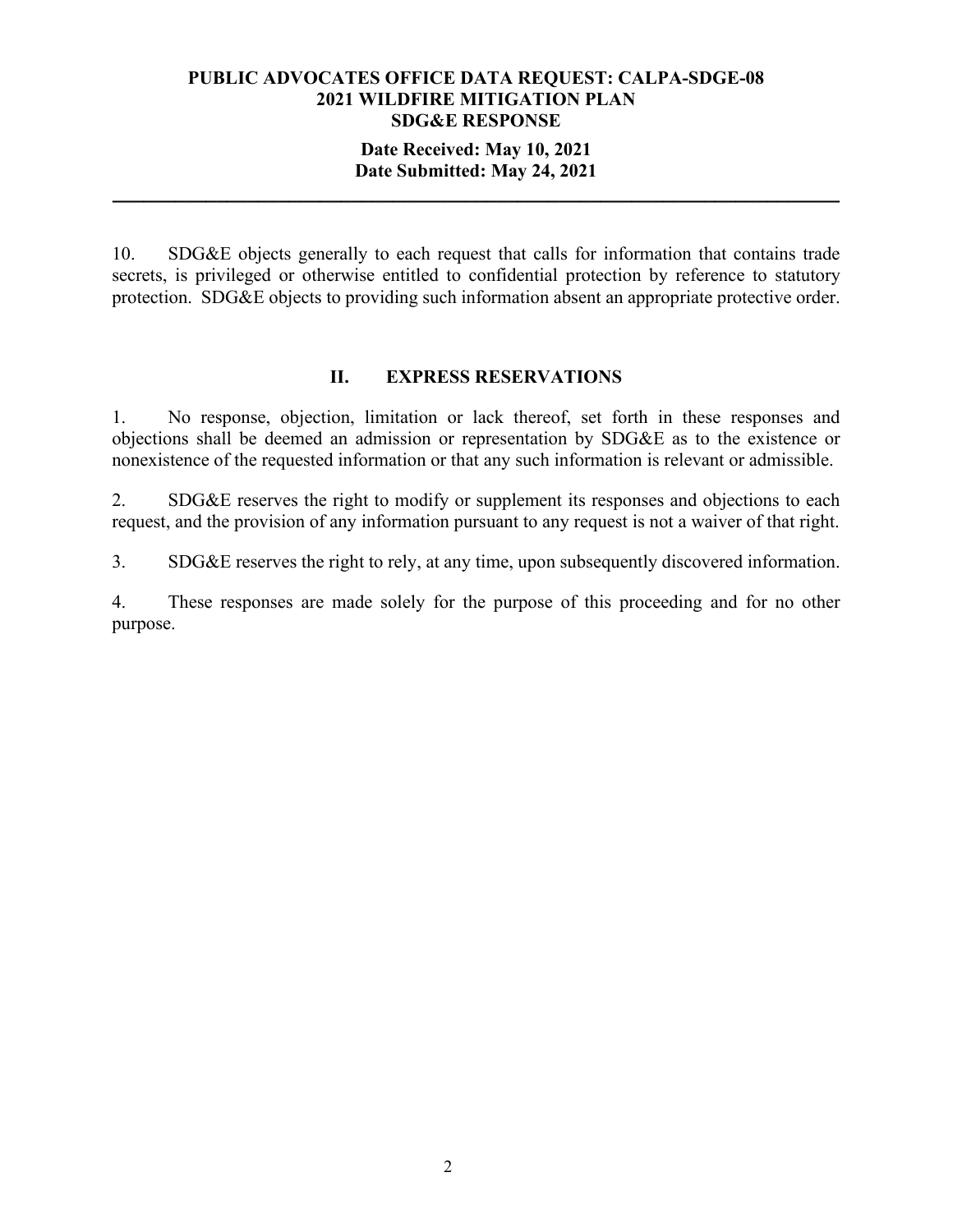### **Date Received: May 10, 2021 Date Submitted: May 24, 2021**

**\_\_\_\_\_\_\_\_\_\_\_\_\_\_\_\_\_\_\_\_\_\_\_\_\_\_\_\_\_\_\_\_\_\_\_\_\_\_\_\_\_\_\_\_\_\_\_\_\_\_\_\_\_\_\_\_\_\_\_\_\_\_\_\_\_\_\_\_\_\_**

# **III. RESPONSES**

The following questions relate to SDG&E's 2021 WMP.

### **QUESTION 1:**

Please provide a list of undergrounding projects completed in 2020 for wildfire risk mitigation purposes. Please include only projects performed in HFTDs. For each such project, include the following:

- a) The project start date.
- b) The project completion date.
- c) The approximate number of months to complete the project planning.
- d) The approximate number of months to complete the design.
- e) The approximate number of months to complete the construction.
- f) An explanation of any additional project time not included in part (c) through (e).
- g) The number of circuit miles undergrounded.
- h) Whether the project was performed in HFTD Tier 3, Tier 2, or Zone 1.
- i) The expected useful life of the project.

#### **OBJECTION:**

SDG&E objects to this request on the grounds set forth in General Objection Nos. 2, 3, and 7. Subject to the foregoing objections, SDG&E responds as follows.

#### **RESPONSE 1:**

See attached file "CalPA DR8 Q1.4".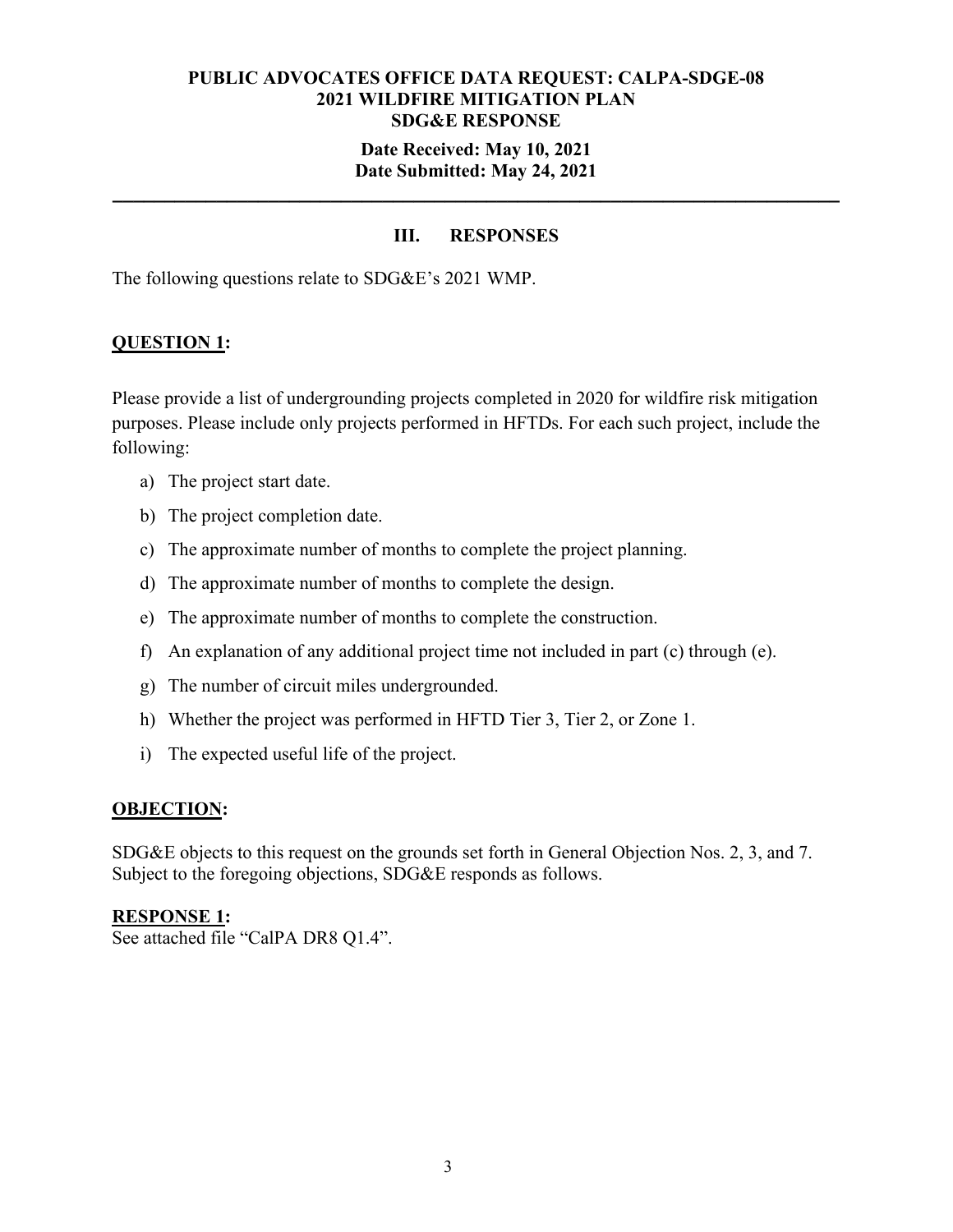# **Date Received: May 10, 2021 Date Submitted: May 24, 2021**

**\_\_\_\_\_\_\_\_\_\_\_\_\_\_\_\_\_\_\_\_\_\_\_\_\_\_\_\_\_\_\_\_\_\_\_\_\_\_\_\_\_\_\_\_\_\_\_\_\_\_\_\_\_\_\_\_\_\_\_\_\_\_\_\_\_\_\_\_\_\_**

# **QUESTION 2:**

Please respond to Question 1 above for the following years, sorting projects by *completion* date:

- a) 2018.
- b) 2019.
- c) 2021 actual information for projects completed to date.
- d) 2021 projected information for projects not yet completed but expected to be completed this year.
- e) Projected for 2022.

# **OBJECTION:**

SDG&E objects to this request on the grounds set forth in General Objection Nos. 2, 3, and 7. Subject to the foregoing objections, SDG&E responds as follows.

**RESPONSE 2:** See attached file "CalPA DR8 Q1.4".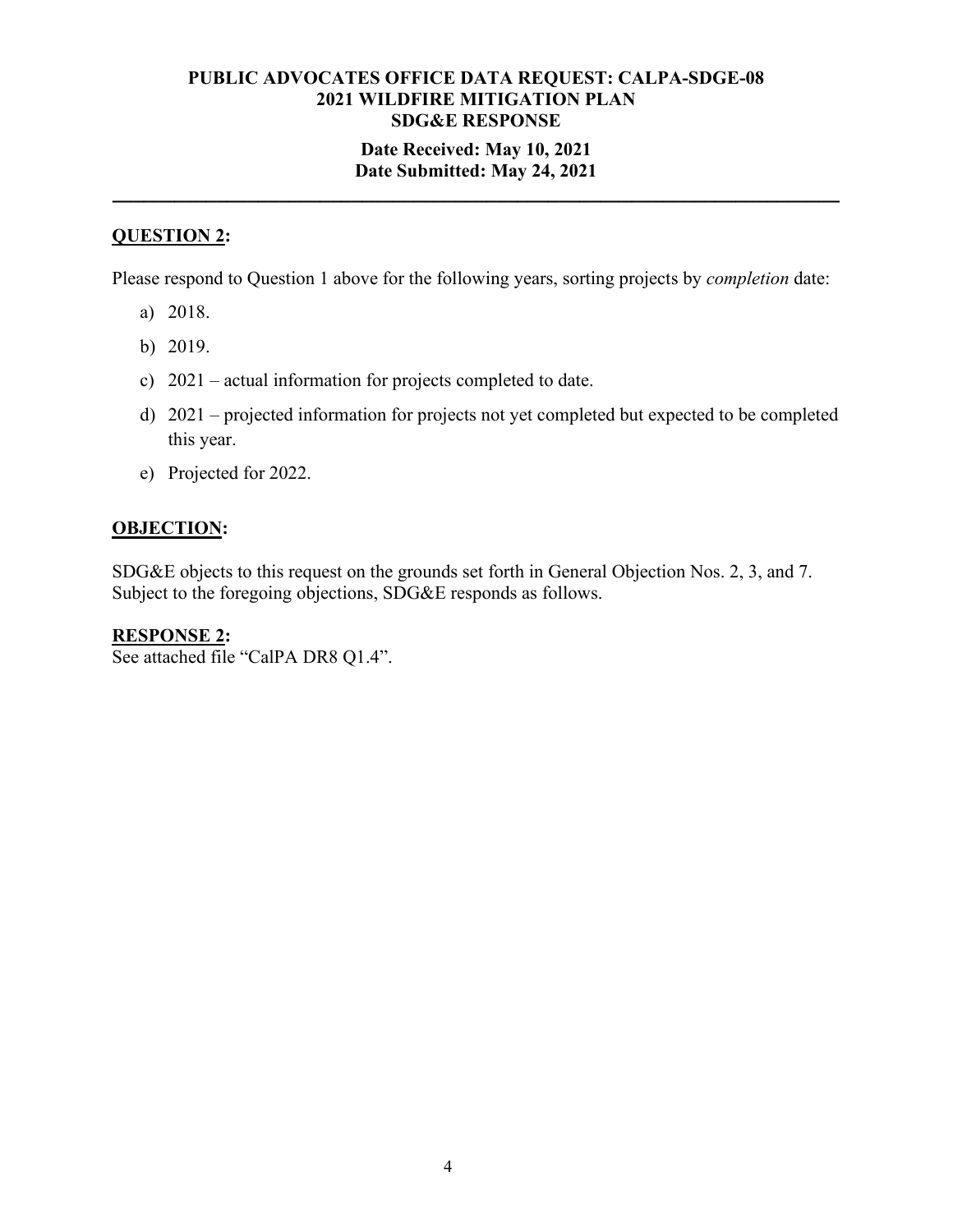# **Date Received: May 10, 2021 Date Submitted: May 24, 2021**

**\_\_\_\_\_\_\_\_\_\_\_\_\_\_\_\_\_\_\_\_\_\_\_\_\_\_\_\_\_\_\_\_\_\_\_\_\_\_\_\_\_\_\_\_\_\_\_\_\_\_\_\_\_\_\_\_\_\_\_\_\_\_\_\_\_\_\_\_\_\_**

# **QUESTION 3:**

Please provide a list of covered conductor projects completed in 2020 for wildfire risk mitigation purposes. Please include only projects performed in HFTDs. For each such project, include the following:

- a) The project start date.
- b) The project completion date.
- c) The approximate number of months to complete the project planning.
- d) The approximate number of months to complete the design.
- e) The approximate number of months to complete the construction.
- f) An explanation of any additional project time not included in part (c) through (e).
- g) The number of circuit miles of covered conductor installed.
- h) Whether the project was performed in HFTD Tier 3, Tier 2, or Zone 1.
- i) The expected useful life of the project.

# **OBJECTION:**

SDG&E objects to this request on the grounds set forth in General Objection Nos. 2, 3, and 7. Subject to the foregoing objections, SDG&E responds as follows.

# **RESPONSE 3:**

See attached file "CalPA DR8 Q1.4".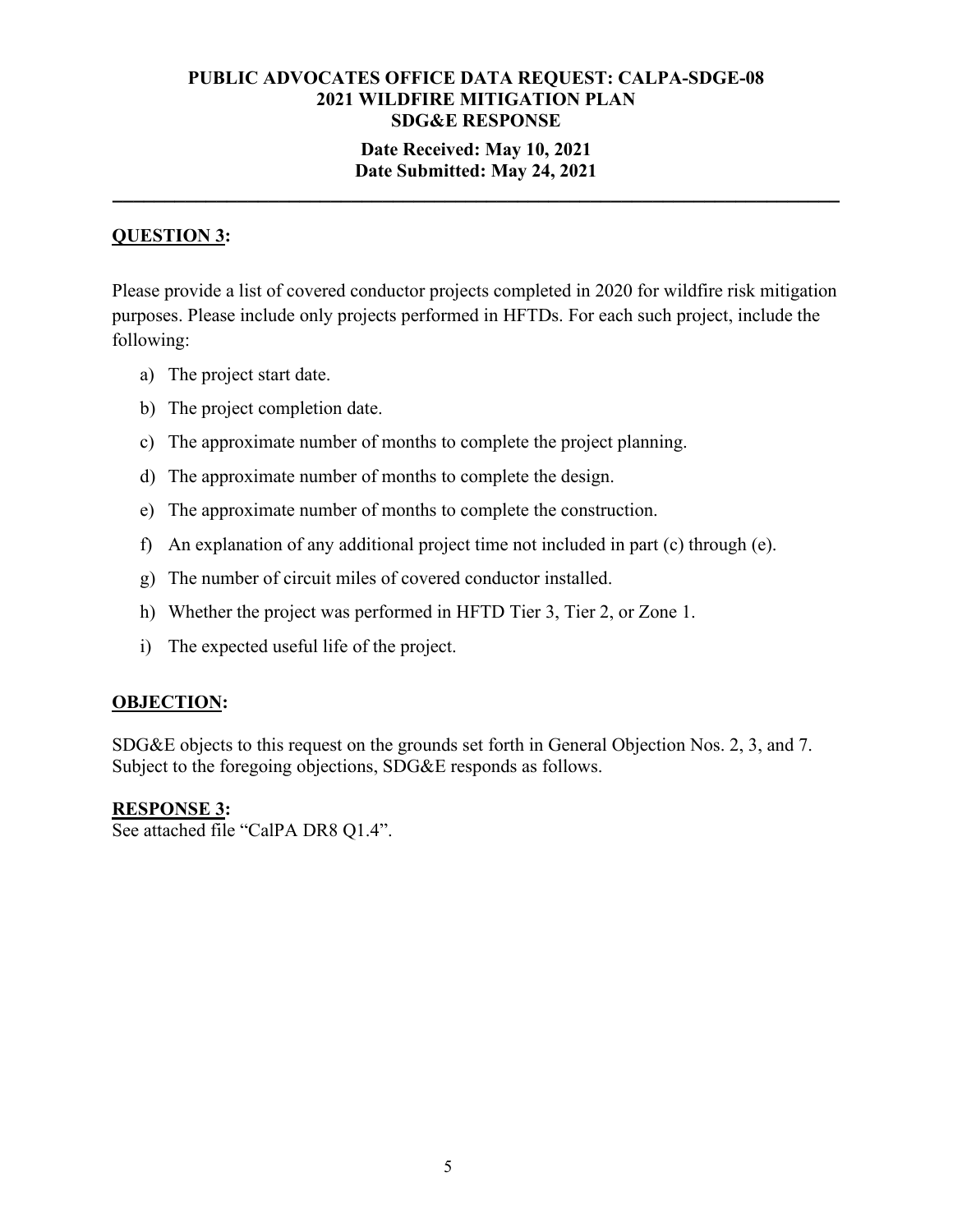# **Date Received: May 10, 2021 Date Submitted: May 24, 2021**

**\_\_\_\_\_\_\_\_\_\_\_\_\_\_\_\_\_\_\_\_\_\_\_\_\_\_\_\_\_\_\_\_\_\_\_\_\_\_\_\_\_\_\_\_\_\_\_\_\_\_\_\_\_\_\_\_\_\_\_\_\_\_\_\_\_\_\_\_\_\_**

# **QUESTION 4:**

Please respond to Question 3 above for the following years, sorting projects by *completion* date:

- a) 2018.
- b) 2019.
- c) 2021 actual information for projects completed to date.
- d) 2021 projected information for projects not yet completed but expected to be completed this year.
- e) Projected for 2022.

# **OBJECTION:**

SDG&E objects to this request on the grounds set forth in General Objection Nos. 2, 3, and 7. Subject to the foregoing objections, SDG&E responds as follows.

#### **RESPONSE 4:**

See attached file "CalPA DR8 Q1.4".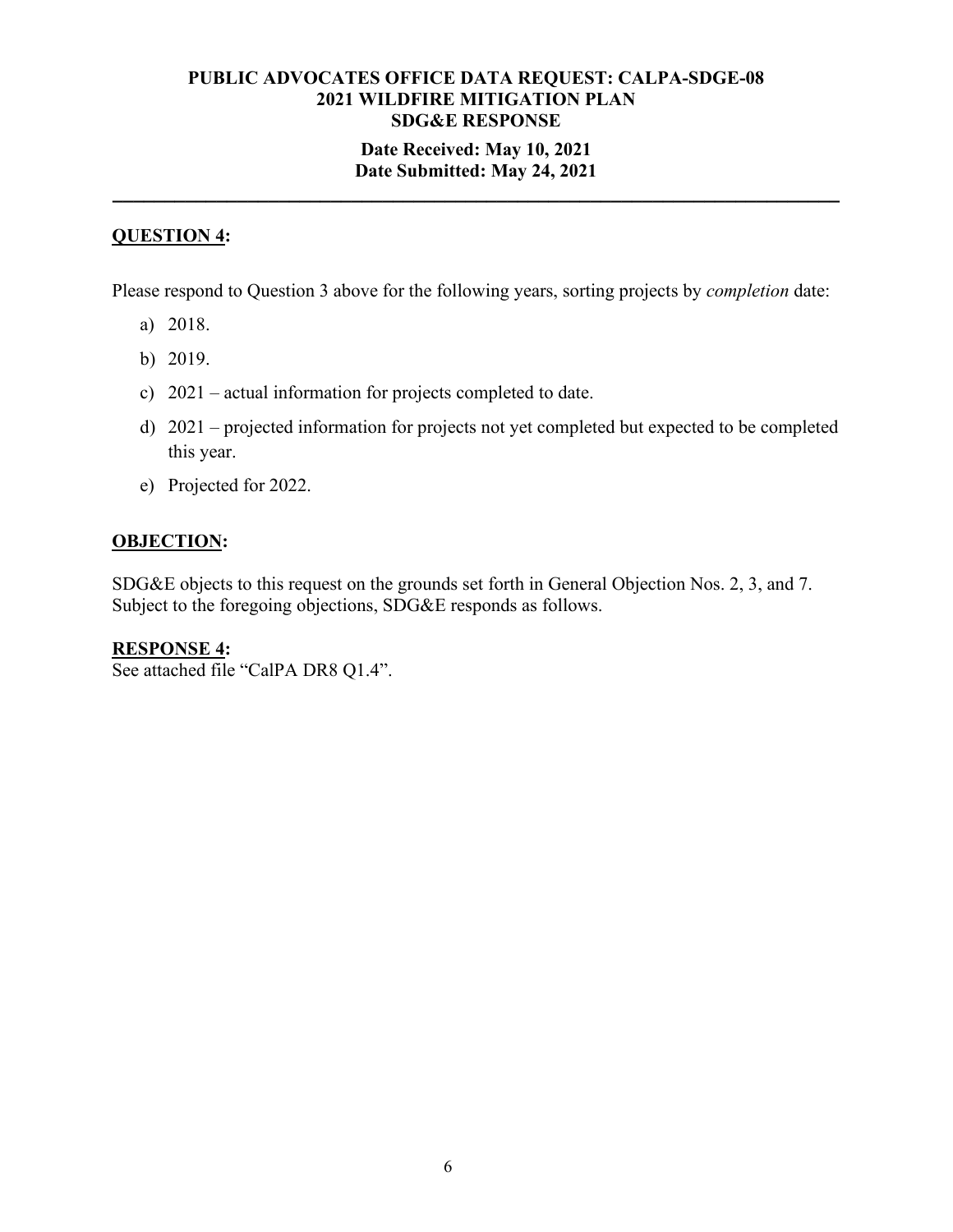# **Date Received: May 10, 2021 Date Submitted: May 24, 2021**

**\_\_\_\_\_\_\_\_\_\_\_\_\_\_\_\_\_\_\_\_\_\_\_\_\_\_\_\_\_\_\_\_\_\_\_\_\_\_\_\_\_\_\_\_\_\_\_\_\_\_\_\_\_\_\_\_\_\_\_\_\_\_\_\_\_\_\_\_\_\_**

# **QUESTION 5:**

In SDG&E's November 26 – December 9, 2020 PSPS post-event report, and in SDG&E's December 23-24, 2020 PSPS post-event report, SDG&E states that some customers were not provided with required notifications and that the "missed notifications may be attributed to noncommunicative SCADA switches."

In response to a March 1, 2021 Public Advocates Office data request, SDG&E stated that "devices 450-88R, 728-690, and 920-735AE were not operated remotely, leading to customers being de-energized without notification."<sup>[1](#page-6-0)</sup>

- a) SDG&E's post-event reports state that missed notification "may" be attributable to noncommunicative SCADA switches. Is SDG&E unsure whether these non-notified deenergizations were attributable to non-communicative SCADA switches? Has SDG&E's understanding of the cause of these missed notifications changed since the post event reports were filed? Please explain.
- b) SDG&E's data request response indicates that three switches "were not operated remotely." Has SDG&E determined the cause of the failure of these switches to operate? Please explain.
- c) In the past 5 years, has SDG&E experienced other instances of a SCADA switch failing to operate? If so, please provide the date of each failure, the cause of the failure, and the number of customers impacted.

# **OBJECTION:**

SDG&E objects to this request on the grounds set forth in General Objection Nos. 2, 3, 7, and 9. Subject to the foregoing objections, SDG&E responds as follows.

# **RESPONSE 5:**

a) In the November 26-December 9, 2020 PSPS post-event report, SDG&E used the term "may" because SDG&E had not concluded a complete investigation and repair of the devices listed at the time that the post-event report was issued. Although communication infrastructure issues are a common cause that could prevent SCADA device operation, they are not the only cause. Other potential causes may be attributed to issues with the local switch controller, equipment issues with the switch itself, or issues with the SCADA system managing the control process. See part (b) for an explanation of the devices that did not operate remotely.

SDG&E is confident in the information provided in the previous post-event reports. SDG&E's understanding of the cause of these missed notifications has not changed.

<span id="page-6-0"></span><sup>&</sup>lt;sup>1</sup> Data Request CALPA-SDGE-04, 2021 WMP, Q 11. March 4, 2021.